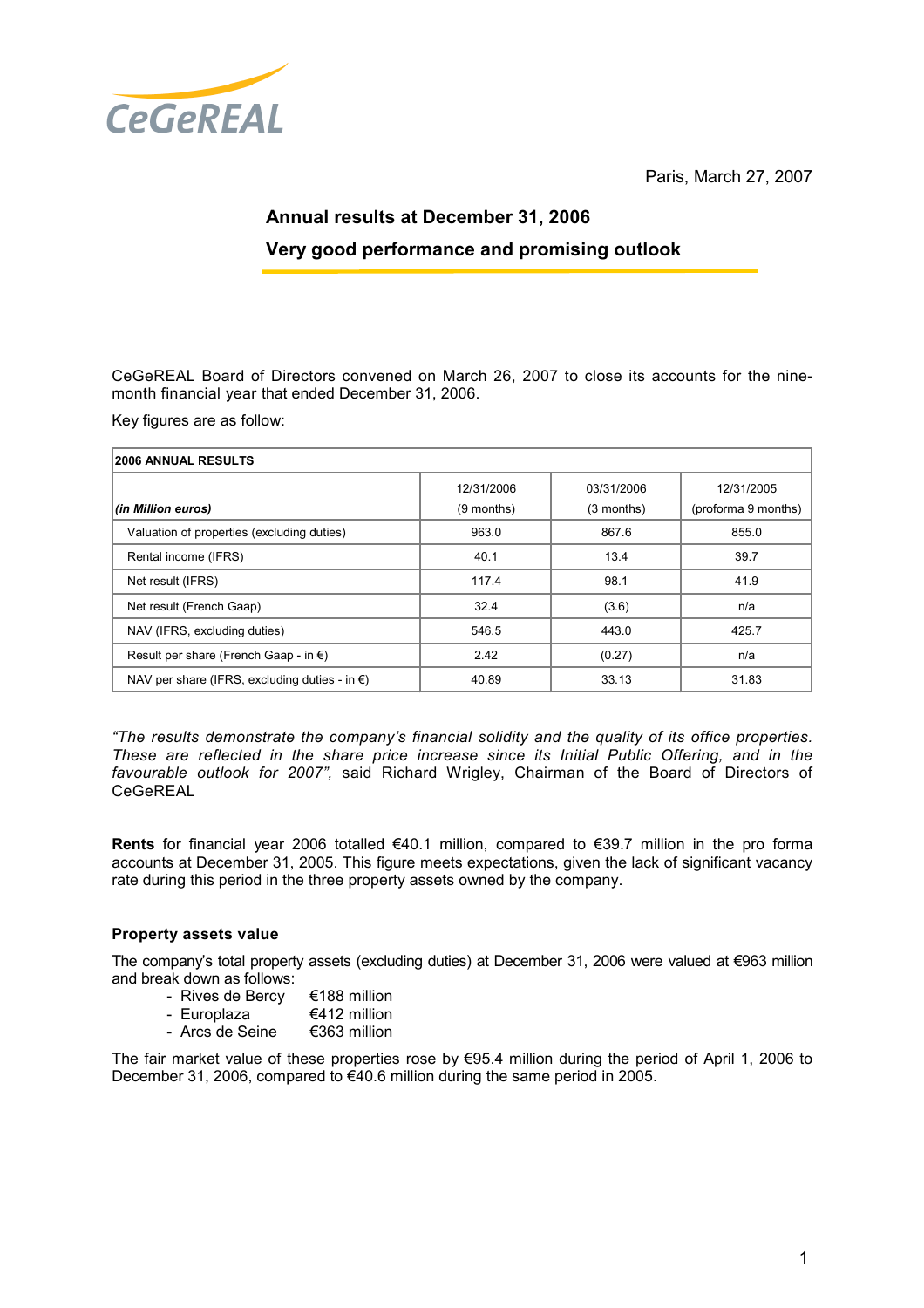# Dividend

The Board will propose to the General Shareholders' meeting to set a dividend of €1.84 per share for the financial year that ended December 31, 2006.

This amount corresponds to 4.5% of the revalued net asset (IFRS, excluding duties) and is in line with the strategy presented when the company was first listed on the stock exchange.

#### Comments on key events and business development

In line with announcements, the company opted for the SIIC regime which was applicable as of April 1, 2006. To benefit from this option, the company paid an 'exit tax' of 16.5% on existing unrealised gains at April 1, 2006 on its property assets. This exit tax totals €90 million, payable in four batches on December 15 of each year, starting from December 2006.

Vacancy rate was not significant for the properties during the financial year that ended December 31, 2006. Leases signed with national and internationally known tenants last an average of nine years.

With 2.9 million sq. m. of office space marketed, 2006 was an excellent year for office buildings. This outstanding figure is 30% higher than that of 2005. The mainstream business sectors and Paris' inner suburbs benefited the most from this performance, although investors are increasingly interested in well-established business districts such as La Défense and the western reaches of Paris. More than two thirds of our investments in France are concentrated in these latter two sectors alone, where CeGeREAL has two of its three buildings. This means that the available stock of large high-quality spaces has contracted, with a positive effect on rental growth as a consequence.

In Boulogne, where CeGeREAL has its Arcs de Seine property rented mainly to Bouygues Telecom and TF1, the town's vast renovation and development scheme will deliver advantages to all growing districts and can only render this area more attractive for a large number of head offices.

The east of Paris, where CeGeREAL owns the Rives de Bercy building occupied by Crédit Foncier, appears to be increasingly attractive to real estate decision-makers. Many companies are setting up offices there (including Natixis, CDC, Accenture, and Altadis), leading to the creation of a new business hub.

Companies seeking new buildings have had to shorten their decision times, as shown by the substantial shrinkage of average transformation schedules. During the last quarter of 2006 these averaged about four months compared to six months at the beginning of the year. This environment has naturally pushed up rents and reduced the commercial advantage agreed upon during negotiations.

## Strategy and outlook\*

By focusing its business on Ile-de-France, CeGeREAL has chosen a solid, major market, and its large-scale offices (from 30,000 to 50,000 sq. m.) perfectly match the current requirements of large businesses.

The Group's strategy is clear and constant: deliver a high level of regular dividends to shareholders while seeking to maximise its value over the long term.

The trends observed in 2006 should be continued in 2007. The overall current remains favourable: whereas transaction activity is likely to fall slightly in the second half of the year, there will continue to be a scarcity of latest-generation properties built to international standards in the most coveted neighbourhoods. As a result, premium rents should rise again in 2007, underwriting CeGeREAL's decision to position itself at the top end of this market.

\* Source: CB Richard Elis